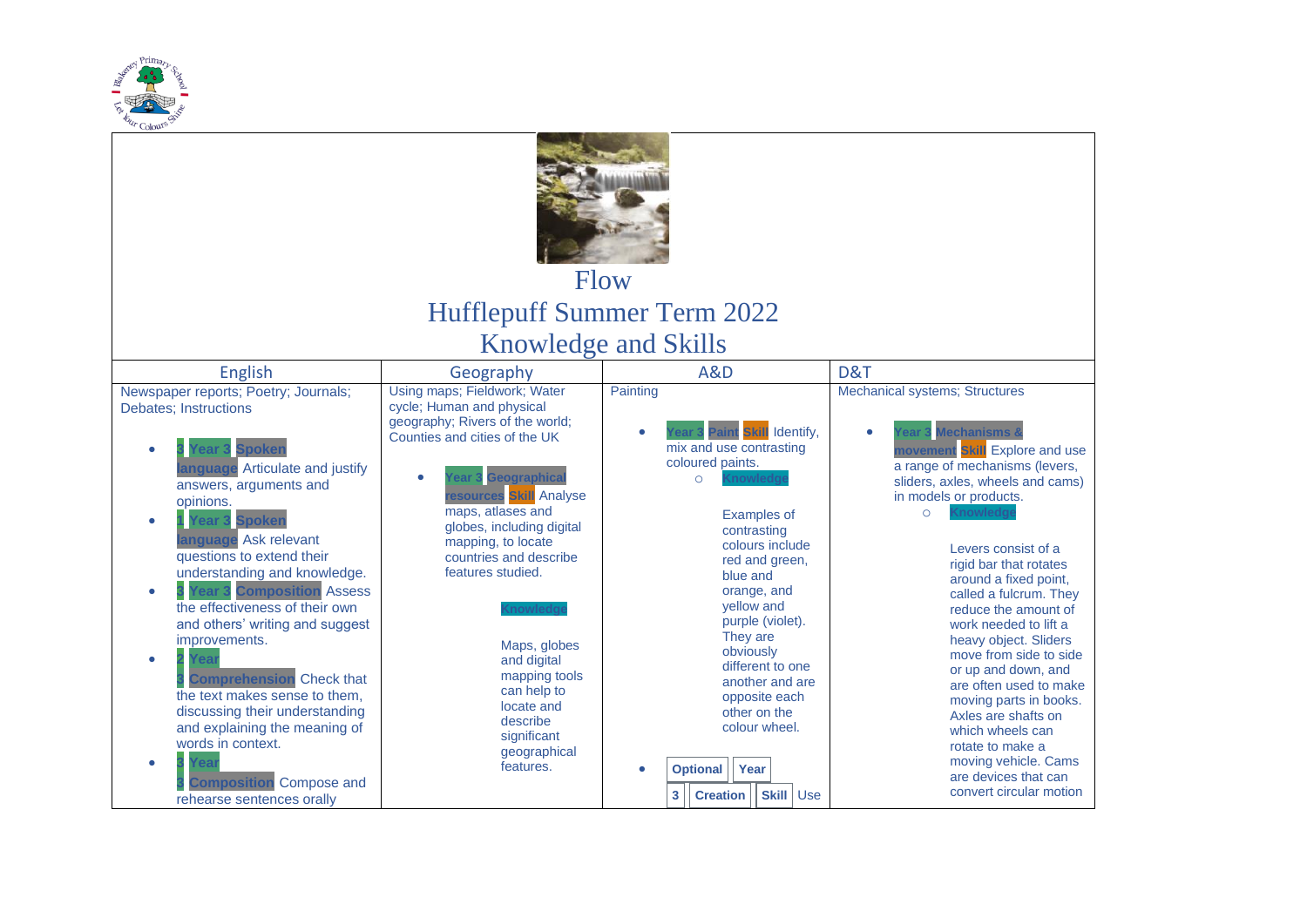

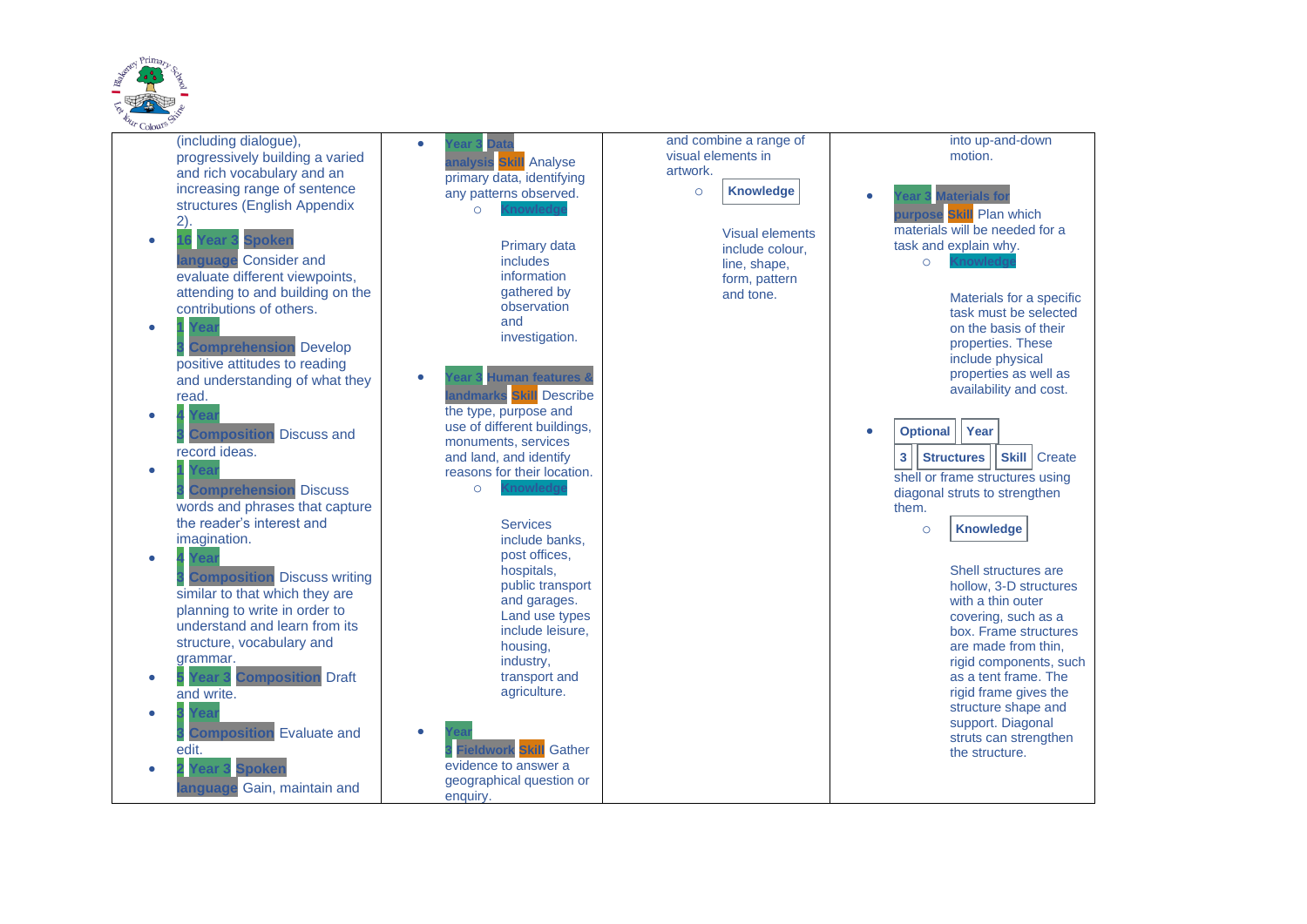

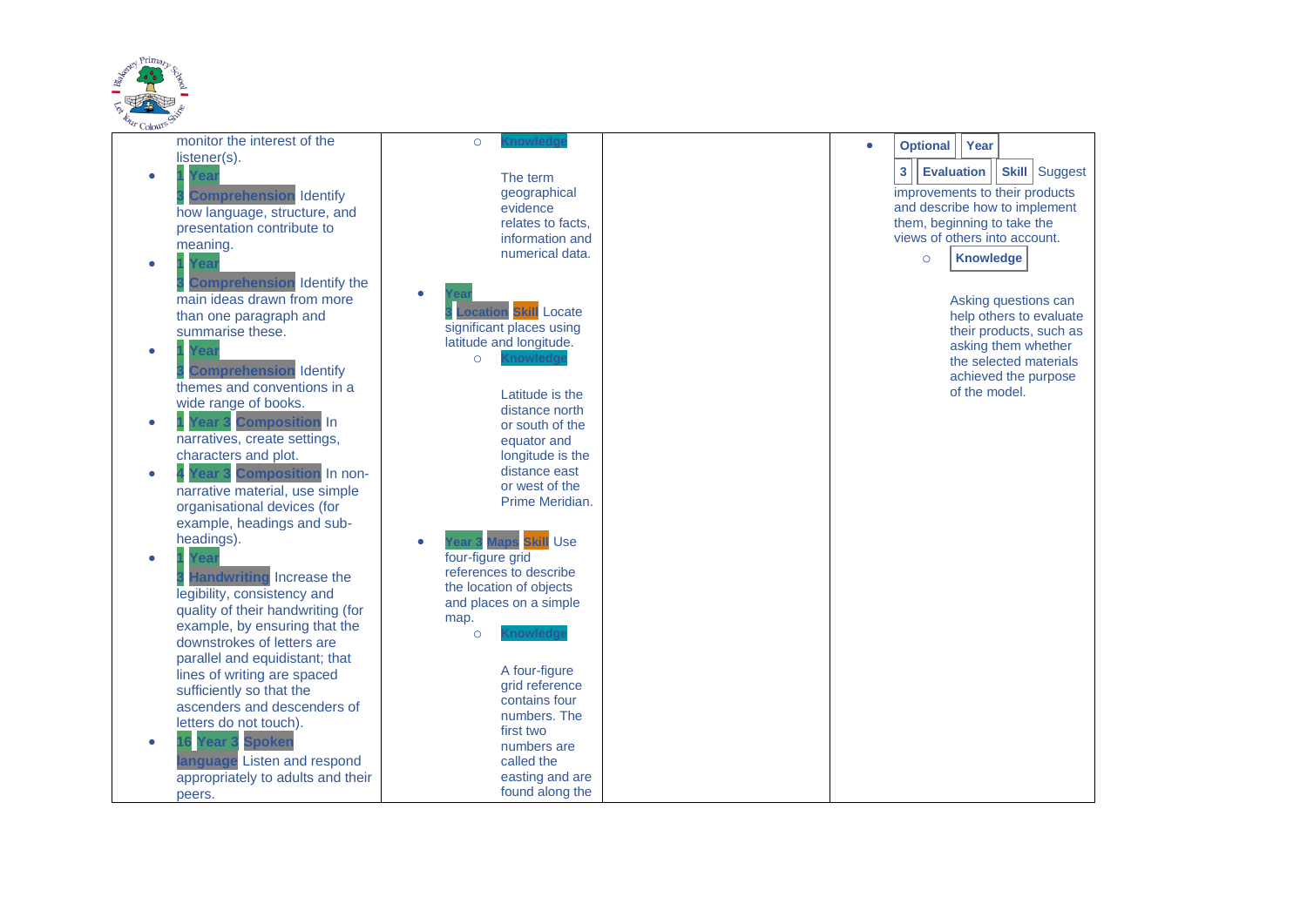

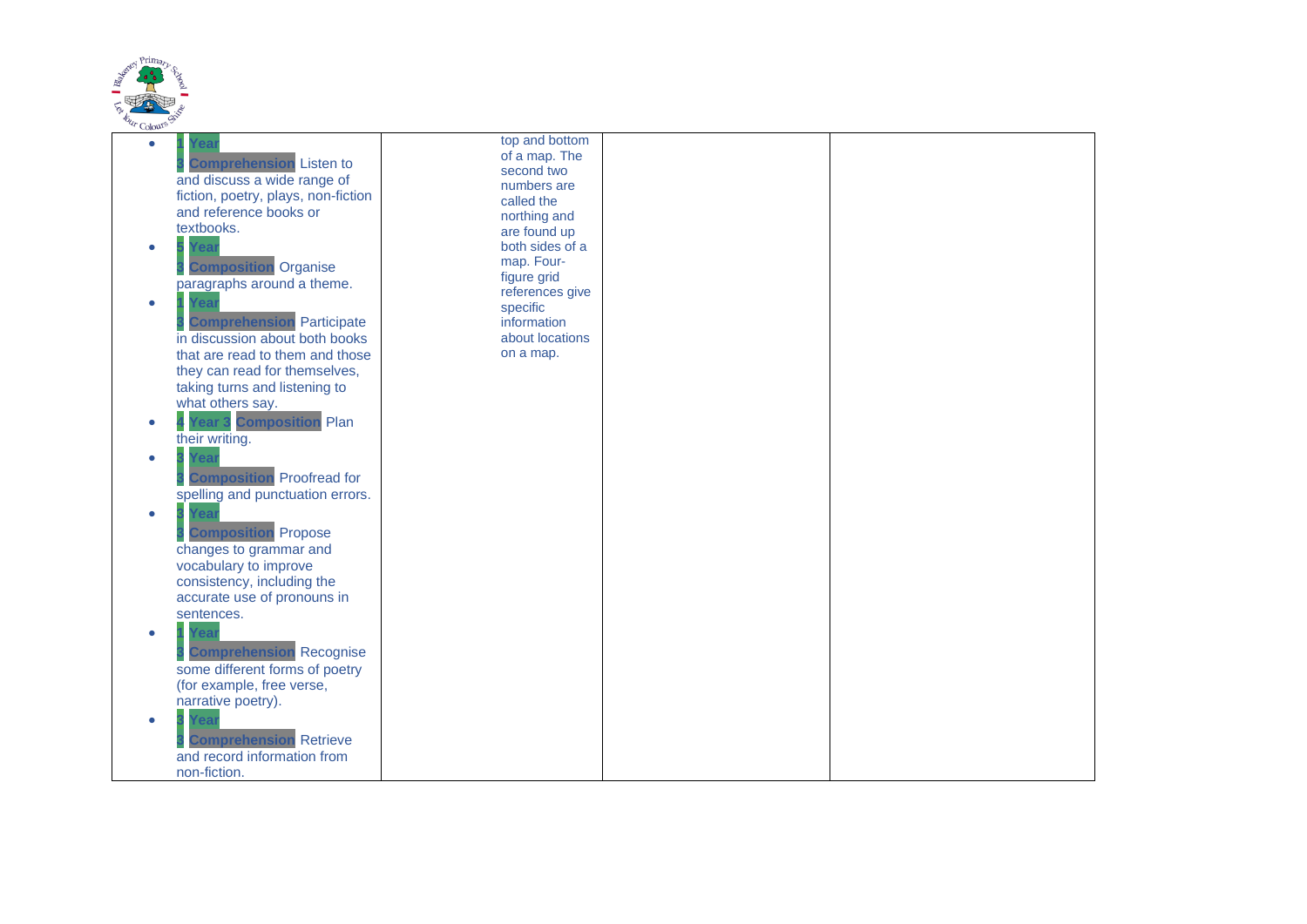

| ⊂oro⊶                                                                                                                                                                                                                                                                                                                                                                                                                                                                                                                                                                                                                                                                                                                                                                                                                        |  |  |
|------------------------------------------------------------------------------------------------------------------------------------------------------------------------------------------------------------------------------------------------------------------------------------------------------------------------------------------------------------------------------------------------------------------------------------------------------------------------------------------------------------------------------------------------------------------------------------------------------------------------------------------------------------------------------------------------------------------------------------------------------------------------------------------------------------------------------|--|--|
| <b>Spoken</b><br>۰<br>ear<br>language Speak audibly and<br>fluently with an increasing<br>command of Standard English.<br>۰<br><b>Comprehension</b> Understand<br>what they read, in books they<br>can read independently.<br>Year 3 Vocabulary, Use<br>$\bullet$<br>conjunctions, adverbs and<br>prepositions to express time<br>and cause.<br><b>Tear 3 Comprehension Use</b><br>dictionaries to check the<br>meaning of words that they<br>have read.<br><b>Spoken</b><br>۰<br>ear<br>anguage Use spoken<br>language to develop<br>understanding through<br>speculating, hypothesising,<br>imagining and exploring ideas.<br>ear 3 Handwriting Use the<br>diagonal and horizontal strokes<br>that are needed to join letters<br>and understand which letters,<br>when adjacent to one another,<br>are best left unjoined. |  |  |
|                                                                                                                                                                                                                                                                                                                                                                                                                                                                                                                                                                                                                                                                                                                                                                                                                              |  |  |
| <b>Science</b>                                                                                                                                                                                                                                                                                                                                                                                                                                                                                                                                                                                                                                                                                                                                                                                                               |  |  |
| Soil; Plants; Working scientifically                                                                                                                                                                                                                                                                                                                                                                                                                                                                                                                                                                                                                                                                                                                                                                                         |  |  |
| <b>Gather &amp; record</b><br><b>Skill</b> Gather and record<br>findings in a variety of ways<br>(diagrams, tables, charts and<br>graphs) with increasing accuracy.                                                                                                                                                                                                                                                                                                                                                                                                                                                                                                                                                                                                                                                          |  |  |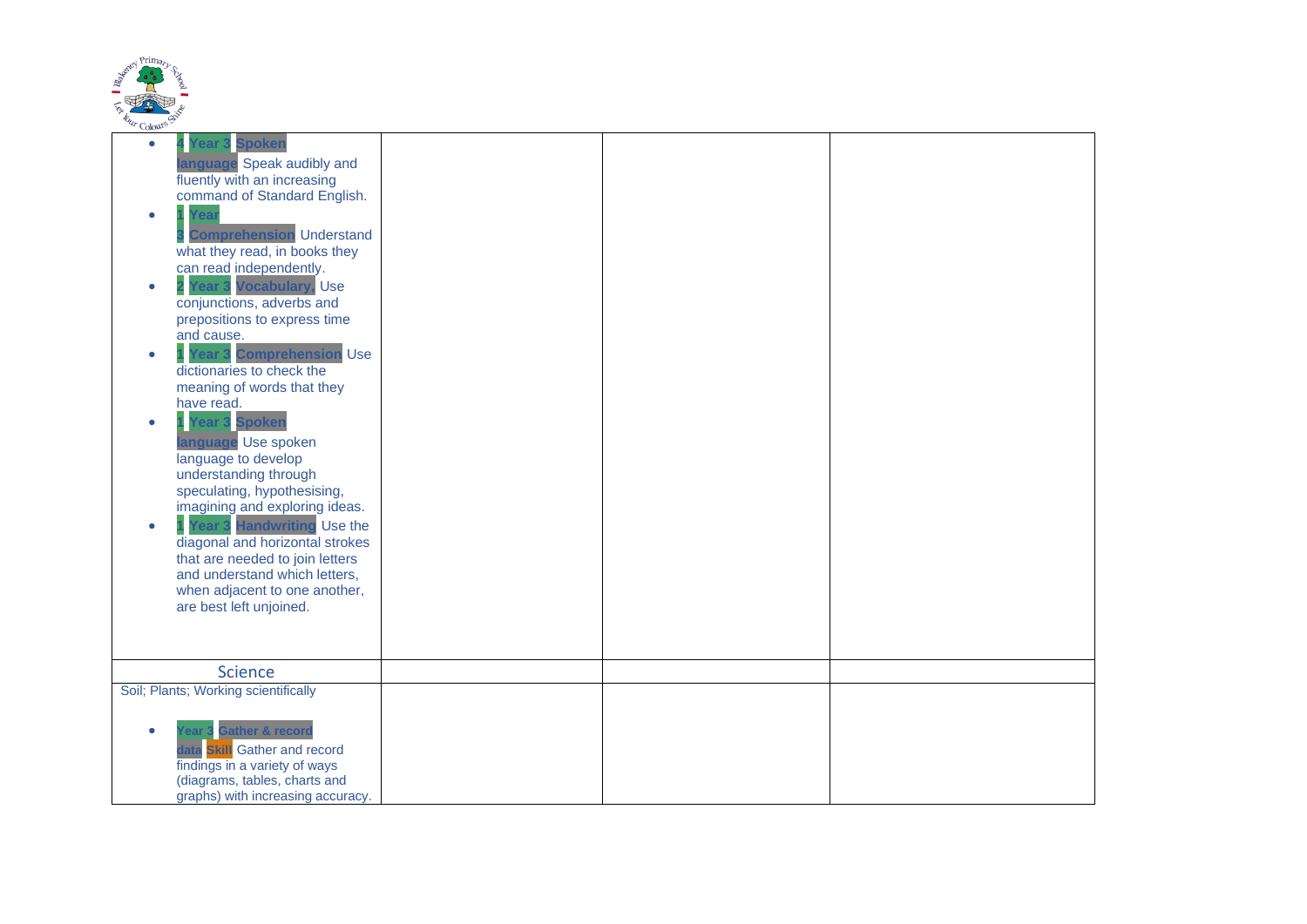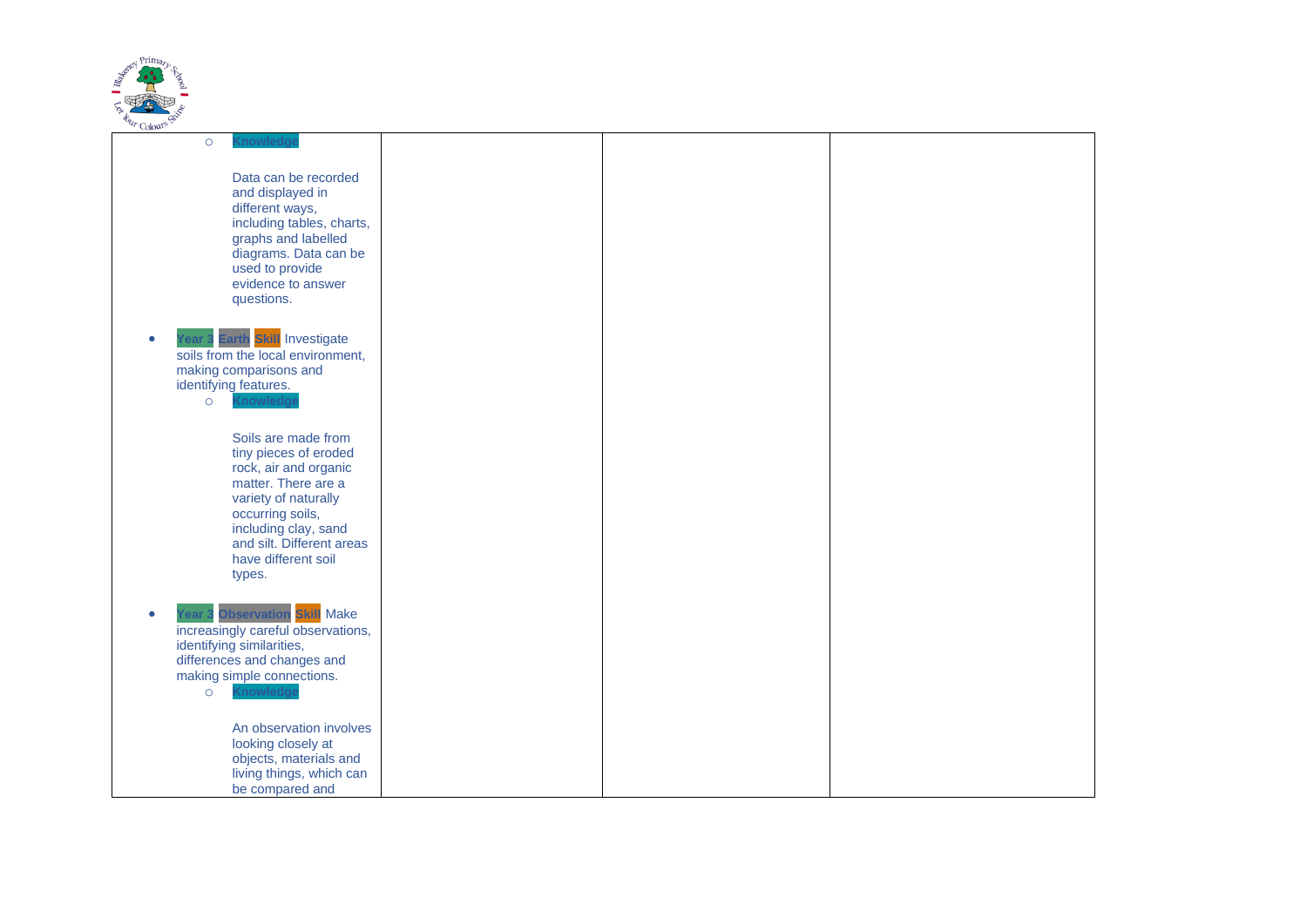

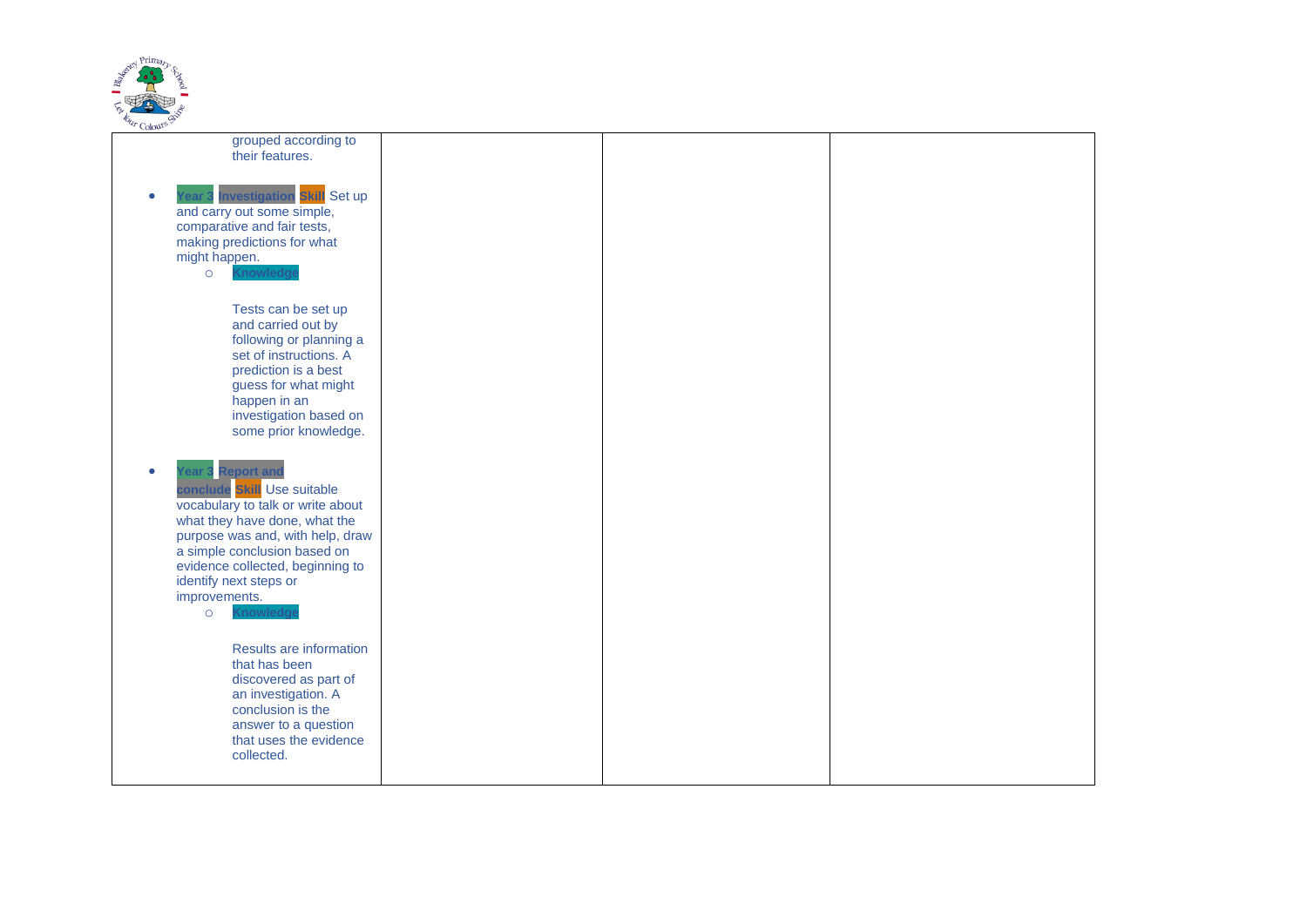